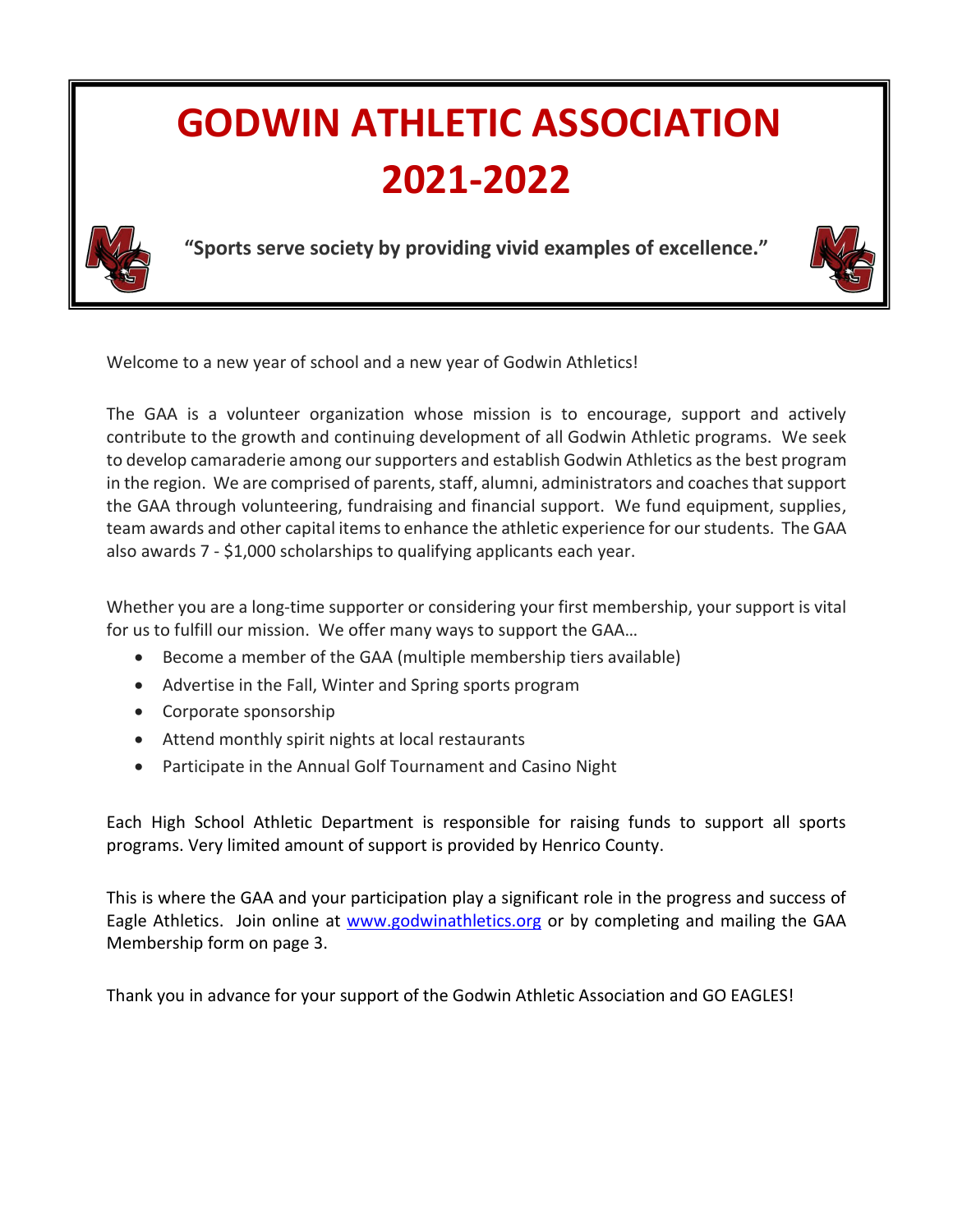## **MEMBERSHIP INFORMATION**

The Mills E. Godwin Athletic Association is an non-profit organization as defined by IRS Section 501c(3). Your contribution, net of tangible value received, is tax-deductible as noted below.

#### **DIAMOND - \$550**

- Name in sports program
- Four car decals
- Two VIP Adult Sports Passes
- A Student Sports Pass for each of your Henrico County students
- One free sports program per season
- One preferred parking space for all HOME varsity football and varsity basketball games
- 50% off of fees for one cardholder for Spring GAA Annual Golf Tournament

\*Net tax deductible portion =\$0, value greater than cost

#### **PLATINUM - \$300**

- Name in sports program
- Three car decals
- Two Punch Cards
- Two Adult Sports Passes
- One free sports program per season
- One preferred parking space for Homecoming and Deep Run Football games OR Freeman and Deep Run basketball games

\*Net tax deductible portion = \$10.00

#### **GOLD - \$165**

- Name in sports program
- Three car decals
- Two Punch Cards
- One free sports program per season

\*Net tax deductible portion = \$65.00

#### **SILVER - \$100**

- Name in sports program
- Two car decals
- One Punch Card
- One free sports program per season

\*Net tax deductible portion = \$55.00

#### **PATRON - \$40**

- Name in sports program
- Two car decals

\*Net tax deductible portion = \$37.50

### **FREQUENTLY ASKED QUESTIONS**

**What is a punch card, and can I buy more if needed?** A punch card is valid for 10 admissions to **REGULAR** season home games. Additional punch cards can be purchased throughout the school year for \$50.00.

**What is the difference between A VIP Adult Sports Pass, an Adult Sports Pass, and a Student Sports Pass?** All passes are valid for all REGULAR season home sporting events. A **VIP ADULT SPORTS PASS** is in the name of an individual who is not a student at GHS. The VIP pass allows access for the member and one guest to each home event. An **ADULT SPORTS PASS** is in the name of an individual who is not a student at GHS and can be used by the bearer only. A **STUDENT SPORTS PASS** is included at the Diamond membership level only. All other Student Sports Passes can be purchased through the Activities Director at a cost of \$100.00 each.